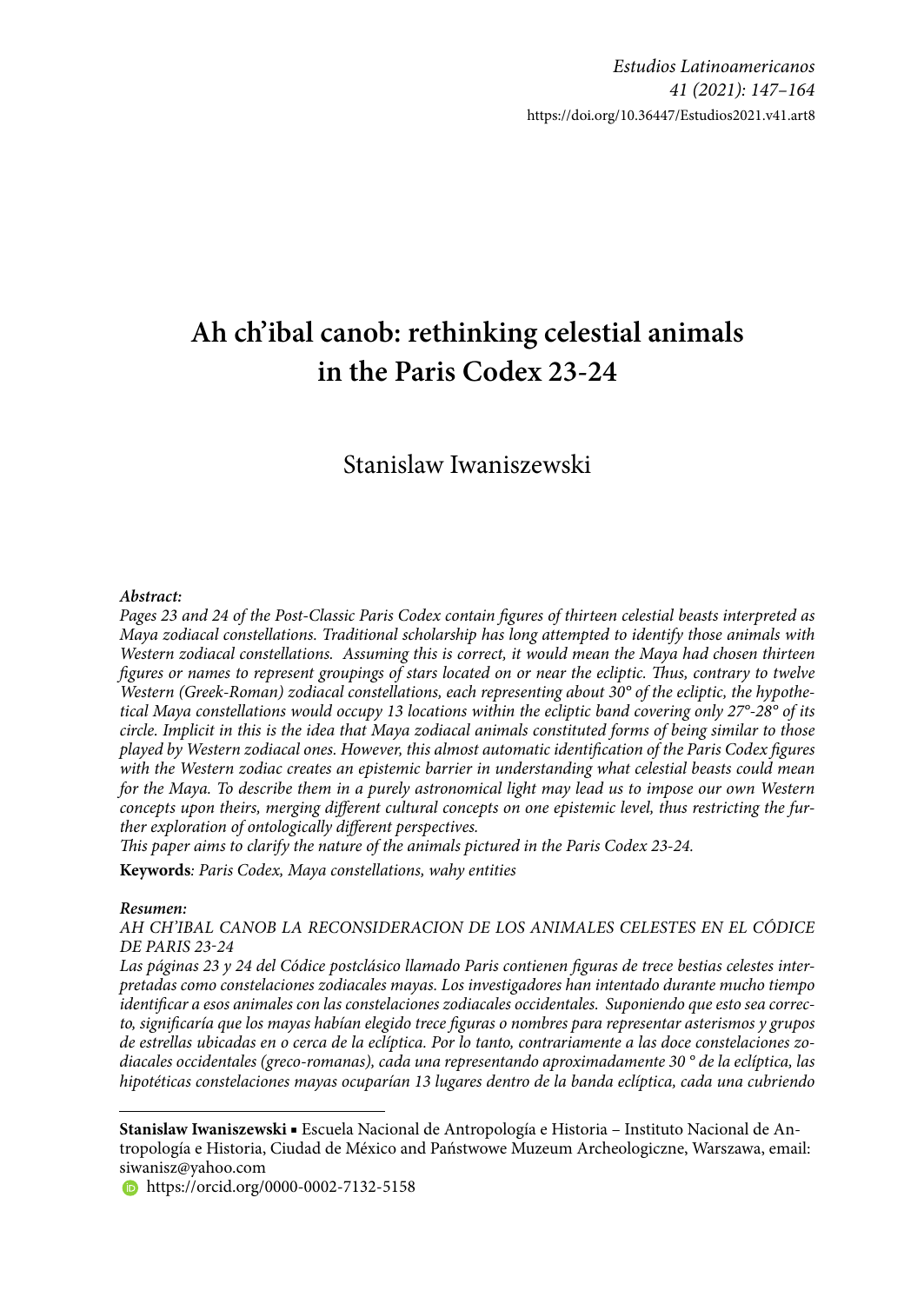*27 ° -28 ° de su círculo. Implícita en esto está la idea de que los animales zodiacales mayas constituían formas de ser similares a las jugadas por los zodiacales occidentales. Sin embargo, esta identificación* casi automática de las figuras del Códice de París con el zodíaco occidental crea una barrera epistémica *para comprender lo que las bestias celestiales podrían signifi car para los mayas. describirlos bajo una luz puramente astronómica puede llevarnos a imponer nuestros propios conceptos occidentales sobre los suyos, fusionando diferentes conceptos culturales en un nivel epistémico, restringiendo así la exploración adicional de perspectivas ontológicamente diferentes.*

*Este artículo tiene como objetivo aclarar la naturaleza de los animales representados en el Códice de Paris 23-24.*

**Palabras clave***: Códice de Paris, constelaciones mayas, entidades wahy* 

### **Introduction**

Pages 23 and 24 of the Post-Classic Paris Codex contain figures of thirteen celestial animals ("beasts") that have long been regarded as representing Maya zodiacal constellations (Figure 1). Those highly damaged figures display various zoomorphic and anthropomorphic beings biting eclipse glyphs hanging from the sky- and zigzag- bands. Scholars have long attempted to identify those figures with Western zodiacal constellations assuming the Maya divided the ecliptic into a series of thirteen equal division star groupings (for the history of research, consult Bricker and Bricker 2011: 708-729).

Grouping particular stars into constellations was undoubtedly the activity undertaken by various Mesoamerican peoples long before assembling the tables in the form of the codex. Unfortunately, the evidence for the Classic Maya names or figures of ancient star groupings or constellations is very sporadic and incomplete (e.g., Chinchilla Mazariegos 2011: 191-199). Moreover, even though Colonial sources provide some clues to successful identifications, the literate Maya elite quickly adopted European astronomical concepts following the Conquest, leaving few reliable connections to their codices' heavenly information. Similarly, while the current ethnographic record allows for particular identifications, the influence of the modern West calls for attention. Thus, only a limited number of iconographic and lexical clues may help reconstruct the Classic Maya constellations.

A tentative reconstruction of the Paris Codex zodiacal constellations that produced modern scholarship also based on their associations with their apparent analogs found on the Nunnery Annex at Chichén Itzá, the Throne Inscription on the Palace of Governor at Uxmal, and the like (Smither 2012-13; Bricker and Bricker 2011: 708-711; 836-839). Assuming this is correct, it would mean the Maya had chosen thirteen figures or names to represent groupings of stars located on or near the ecliptic. The possibility that the animals pictured in the Paris Codex could have represented zodiacal or circum-zodiacal constellations perpetuated the idea that the Maya had constellations spaced across the heavens directing research attention to their identifications with Western constellations. Our vision of supposed Maya zodiacal constellations has long been shaped by the efforts of modern scholarship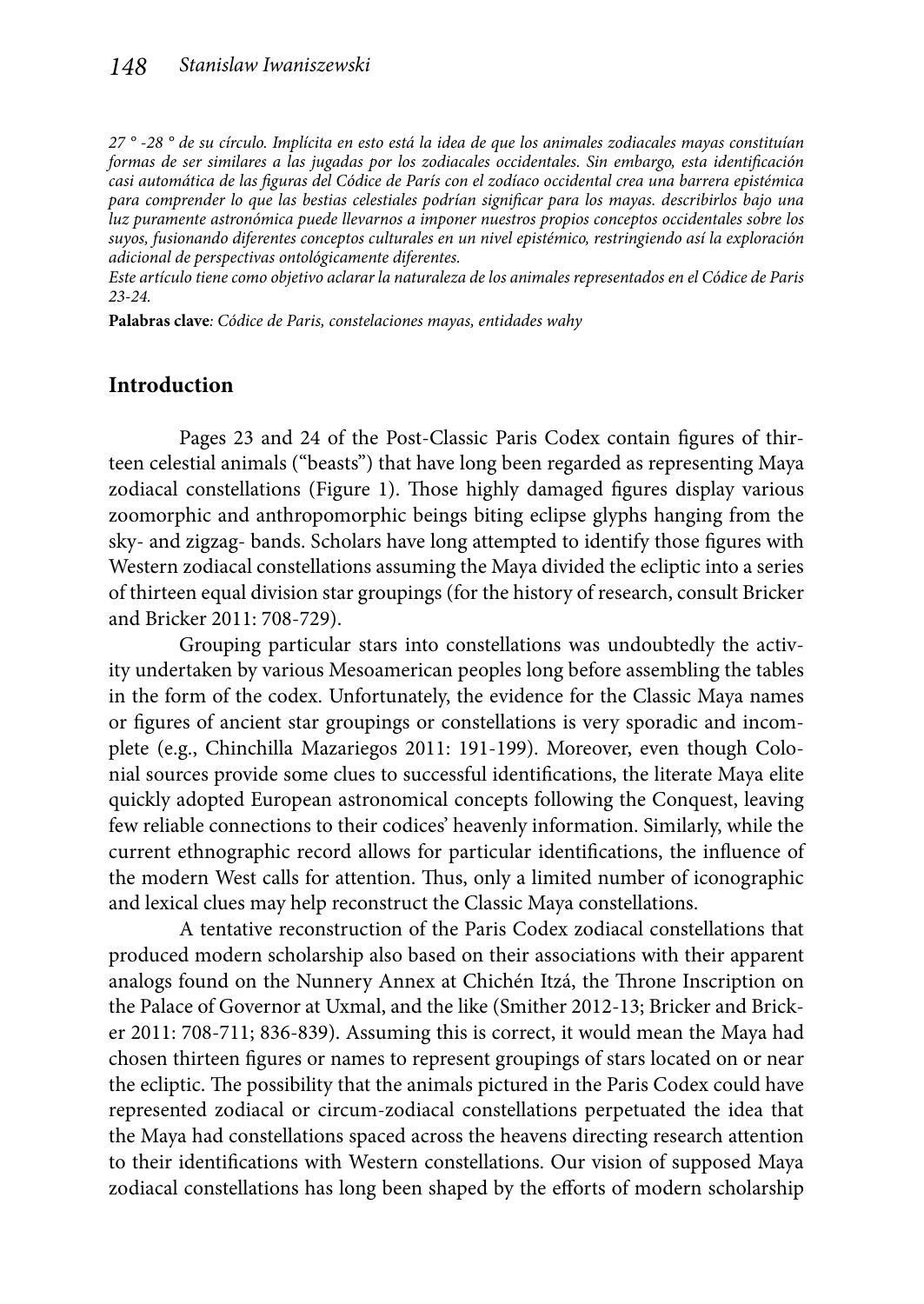

Figure 1. Pages of the Paris Codex 23 and 24 with animal constellations. (After Villacorta and Villacorta 1930:220 and 222).

to accommodate them vis-a-vis the Western zodiac. However, to describe them in a purely astronomical light may lead us to impose our own Western concepts upon theirs, merging different cultural concepts on one epistemic level, thus restricting the further exploration of ontologically different perspectives.

### **Th e structure of Paris Codex 23-24**

The information on pages 23 and 24 of the Paris Codex consists of visual imagery and a calendrical table that have long been understood as representing a hypothetical Maya zodiac (Spinden 1915). Their content conforms to the pattern of Maya manuscripts which combines the hieroglyphic text with calendrics and iconography. The hieroglyphic text arranged in six and seven columns is set in the upper part of both pages. The number of rows is, however, less certain (seven or eight). The text probably gives some of the "celestial animals" names and deals with omens or predictions (Love 1994: 89; Bricker and Bricker 2011: 736-745; Špoták 2015: 375-382). Though at first glance, the number of columns of glyphs matches the number of the thirteen celestial animals, the exact meaning of the text is still not well understood (Love 1994: 89; Špoták 2015: 375).

Both pages accommodate one table read from the upper right on page 24 to the lower left on page 23. The numbers are displayed in five rows running through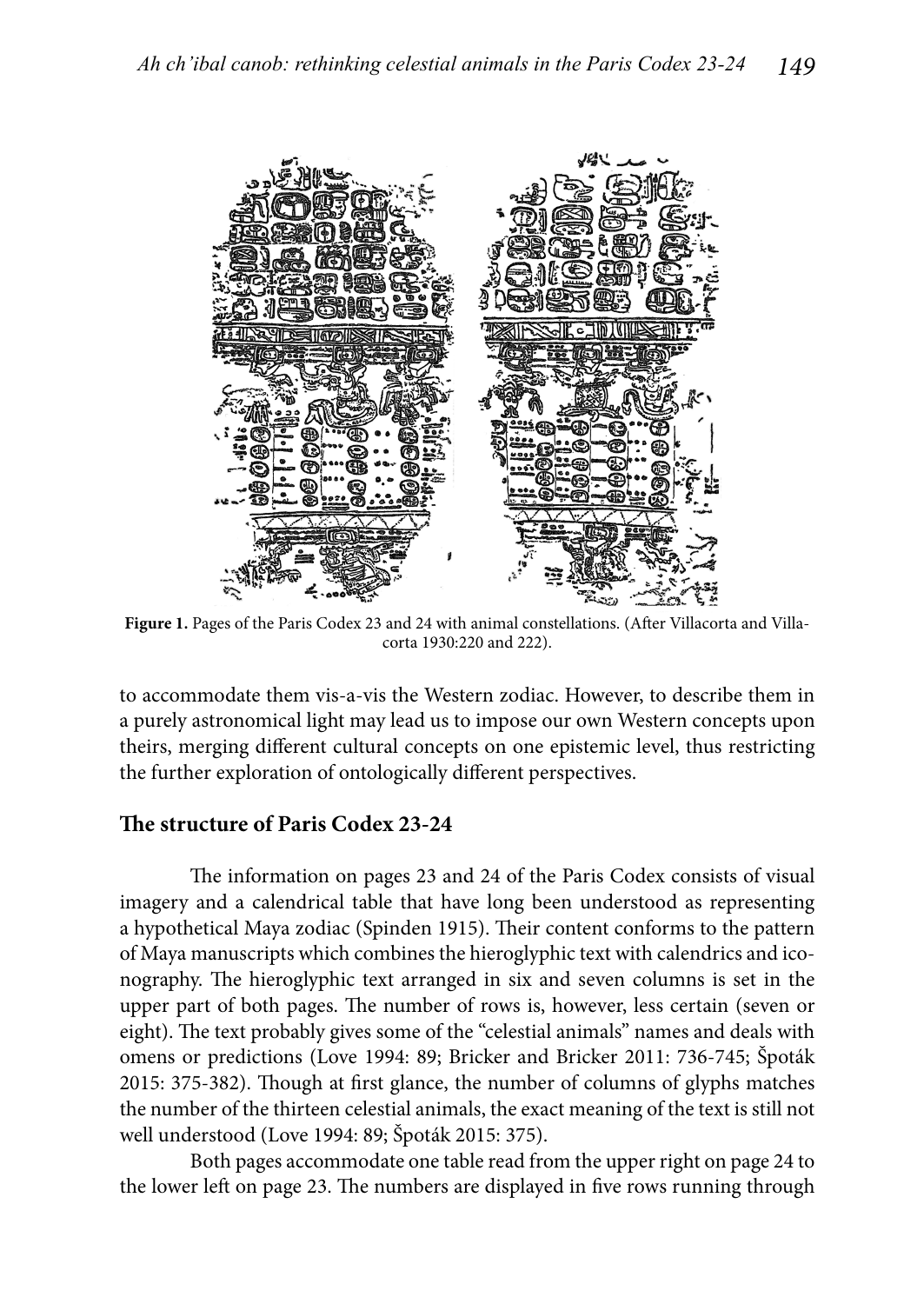both pages and forming thirteen columns between the upper and lower skybands. The table starts at the top right corner on page 24, with the reconstructed day 12 Lamat. Each row of day signs marks thirteen 28-day periods, represented by the columns, totaling 364 days, a period called "computing year" by specialists. In total, the table features five rows, each completing an interval of  $13 \times 28$  days for a total of 1820 days, matching seven *tzolk'ins* (7 x 260 = 1820 days).

As stated above, the table is visually divided into sections through two skyband motifs that run across both pages. The upper one represents a body of a bicephalic sky monster (Carlson and Landis 1985: 138; Love 1994: 89-90), and the lower one contains a dotted zigzag line inside. Seven animal figures hang from the upper skyband while six additional animals from the lower band.

Below each skyband there are eclipse signs with black bar-and-dot signs for "8" between them. Thus, there are two "8s" below the upper skyband (one eight over another eight) and only one "8" preserved below the lower skyband. Following Kelley (1976:49-50), scholars usually agree that the number in question is 8.8 (in the Maya vigesimal numerical system), or  $8 \times 20 + 8 = 168$  days, implying that celestial beasts hanging from eclipse signs (some now effaced) stay 168 days apart.

Despite the partial damage of the codex pages, there is little doubt that thirteen, not fourteen, animal figures formed the table (Bricker and Bricker 2011: 697 note 1; Spoták 2015: 358). Following provisional identifications made by Bricker and Bricker (2011: 706), the celestial animals in question are (moving from the right to left, from the upper to lower register): bird, rattlesnake, turtle, scorpion, bird (owl), fish-snake (shark), bird (vulture), frog, bat, peccary, deer, humanlike skeleton, and jaguar. Each celestial beast has its mouth or beak open, apparently attempting to bite or consume the eclipse glyph placed above them. As mentioned above, traditional scholarship has long been tempted by the possibility of identifying them with Western zodiacal constellations.

Various sections found in Maya codices attest to the use of a 364-day count. Although the 364-day count was shorter by one day from the Maya *haab*, its use was probably inspired by the compatibility with *tzolk'in* since five 364-day calendars are equal to seven *tzolk'in* counts (5 x 364 = 7 x 260 = 1820 days). Like *tzolk'in*, the 364-day interval breaks evenly in 13-day periods count or *trecenas*. However, the schematic layout of the Paris Codex table emphasizes the importance of 28-day intervals. It means the dates arranged in thirteen columns stay 28 days apart. Thus, we deal with the count of 13 times 28 days in each row, not 28 times 13 days. Each column shares the same day number. Only five different day names are used (Lamat, Kib, K'an, Eb, and Ajaw). Now, connecting thirteen columns describing 28-day intervals with the thirteen figures of animals would reveal the table's function as a kind of a zodiacal calendar. According to this interpretation, each animal would represent asterisms near or upon the ecliptic, covering 28 days.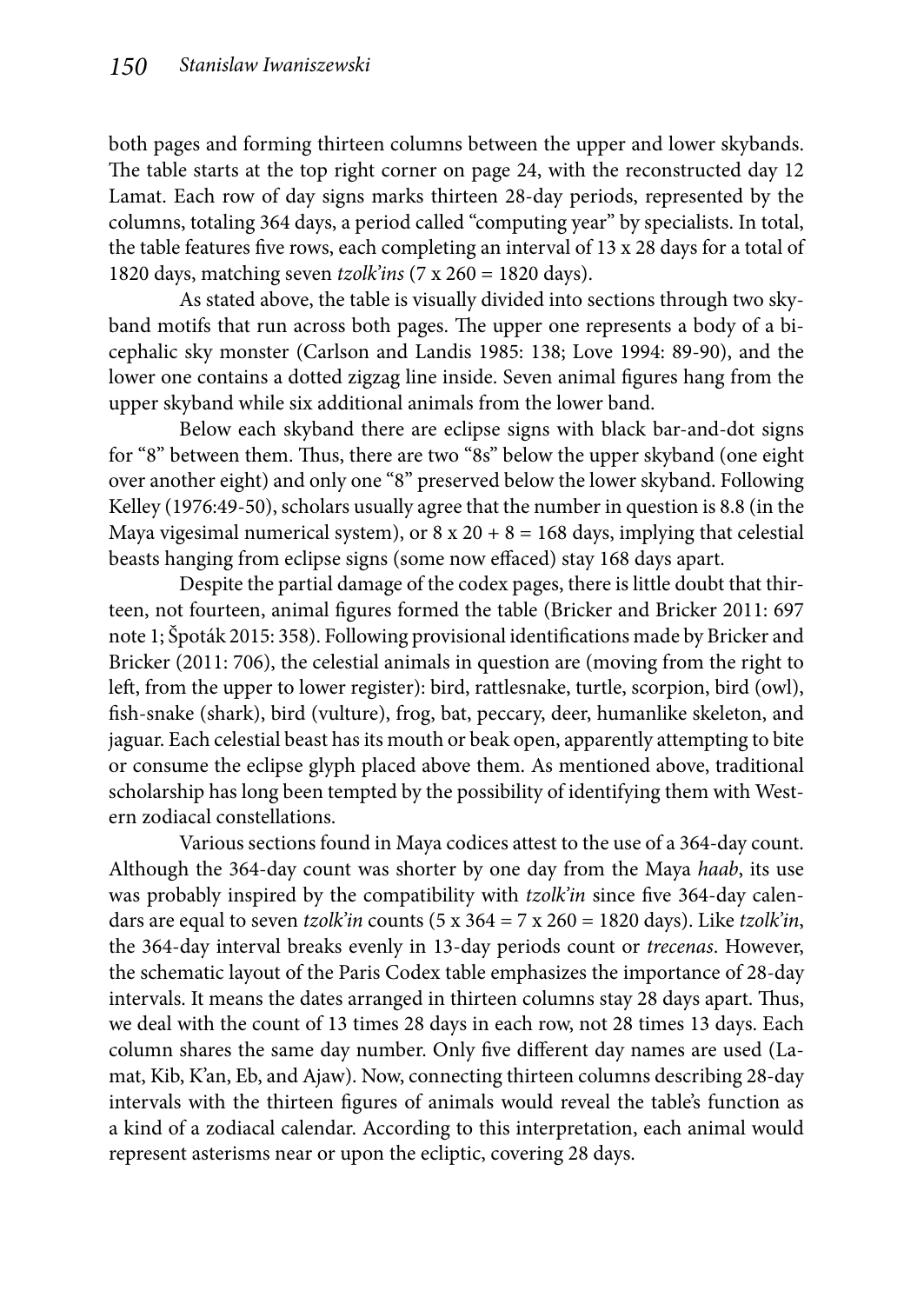#### **Astronomical interpretation of animals**

In this paper, I am following the solution proposed by Bricker and Bricker (2011). The authors suggest that the animals represent constellations or star clusters arranged in pairs that simultaneously rise and set at 28-day intervals.

Since the horizon is a great circle that roughly cuts the heavenly sphere in two, at any moment, half of the ecliptic (= zodiacal belt) is placed above the horizon and the other half - below. The ecliptic circle representing the Sun's apparent path during the year, observed from the Earth's surface, oscillates around due East and West points, reaching the extremes at solstices. Within the tropics, where each celestial object rises and sets almost vertically, the simultaneously rising and setting circum-ecliptic stars will approximately be 180° apart. The scheme implied by Bricker and Bricker divides the celestial sphere into nearly symmetrical halves. While one cluster of stars rises in the dawning sky, the other gradually sinks below the western horizon. However, to be visible, both hypothetical constellations, the rising and setting ones, need to be observed until the stars disappear from the gradually brightening sky. Since both constellations are several degrees above the horizon, then, logically, the distance between the selected pairs of constellations is less than 180°/days<sup>1</sup>. This situation seems to confirm Kelley's (1976: 49) argument that the 168-day distance between the pictures cannot denote opposite sides of the sky. Bricker and Bricker (2011: 731) obtained the best fit with the celestial animals when they examined the pairs of constellations at dawn rather than at dusk, about one hour before the sunrise, the moment, which, for the latitude of northern Yucatan, occurs shortly before the beginning of the nautical twilight. The following formula gives the duration of twilight<sup>2</sup>:

 Before searching for correlations with the Western zodiac, Bricker and Bricker (2011) started with the assumption that they could quickly identify three Maya constellations. They presumed that the scorpion image is the Scorpio constellation, the rattlesnake represents the Pleiades, and Orion (or some part of Orion) is the turtle.

Beginning with the day 12 Lamat and equating this day with the date 9.16.10.4.8 12 Lamat 1 Muwan from the eclipse table of the Dresden Codex, Bricker and Bricker started the count with the dawn on November 10, 755 CE (correlation constant 584283). They observed that the stars of Libra were rising on that day while the Pleiades were about to set. Identifying the Pleiades with the rattlesnake, they found that the first celestial animal, whose figure is now effaced, reasonably represents a bird (that may be observed on the skyband from the Nunnery at Chichen Itza).

Noting that 1 Kib in the second column is 28 days after 12 Lamat, Bricker and Bricker observed the sky at dawn on December 8, 755, 28 days after November 10, 755 CE. They noticed that while the turtle (associated with Orion) was setting, the scorpion (identified with Scorpio) rose. Applying this model to the cycle of 364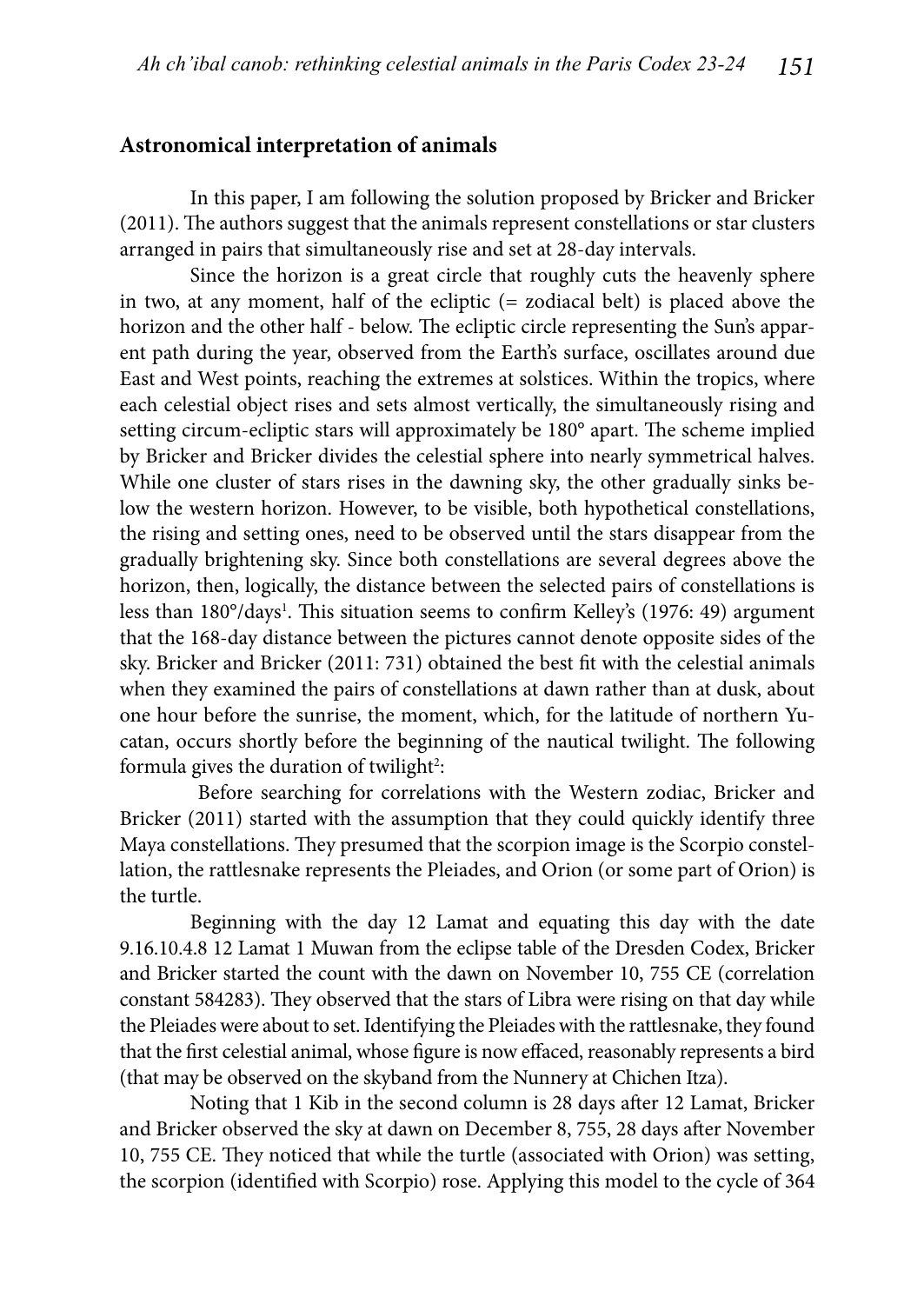days, Bricker and Bricker tracked the movement of the constellations at dawns of each of the 28-day intervals, from November 755 to October 756, finding correlations with celestial animals.

Furthermore, Bricker and Bricker (2011: 745) propose that the hieroglyphic text recorded in the upper register in the form of 13 columns provides the names of constellations. The 168-day intervals, written as 8.8 in Maya numerical notation, would mark the period between the rising and setting in the morning before sunrise of the same constellation. The 84-day intervals (a half of 168 days) would describe the periods between rising and culminating at dawn or between culminating and setting at dawn of the same constellation.

However, the idea that adjacent animal figures represent pairs of star clusters or constellations visible on opposite horizons simultaneously at dawn leaves several unsolved questions. For example, the use of equal 28-day intervals may imply that these constellations were approximate of similar size. Otherwise, the Sun would be assumed to move uniformly along the zodiacal belt, and all constellations yield equal length.

## **In search for a status of celestial constellations**

Perhaps an ontological approach to the role of the sky in ancient and nonwestern societies should start with the assumption that the peoples and other living and non-living components of their surroundings constitute the same existential sphere (Webmore and Witmore 2008). In such a lifeworld, the celestial bodies and phenomena are perceived as being subjected to the same rules as humans (see Iwaniszewski 2009, 2011). Since ontologies involve critical aspects of social life, such as personhood and the idea of a community of acting human and non-human agents, humans may think of celestial bodies as entities endowed with human-like properties. The main task of cultural astronomy would be to bring to light the diverse ways celestial bodies and events are thought to operate in human environments. Cultural astronomy should examine how humans perceive, choose and select certain qualities of celestial objects and relations and how they use them to weave permanent or ephemeral relations with their heavenly environment.

The problem is that describing the animals as "zodiacal constellations" prevents us from discussing what they were to the Maya. This circumstance requires explanation. The term "zodiacal constellations" raises immediate difficulties in that zodiacal constellations may be regarded as forming a class of celestial objects identifiable from the same universal or objective perspective. To speak of "zodiacal constellations" is to discuss entities that have been given *a priori* astronomical definition of such. Thus, the "zodiacal constellations " of which I speak may usually be understood as referring to the groupings of stars located within the yearly path of the Sun in the sky. The cognitive operation through which those stars are identified, classi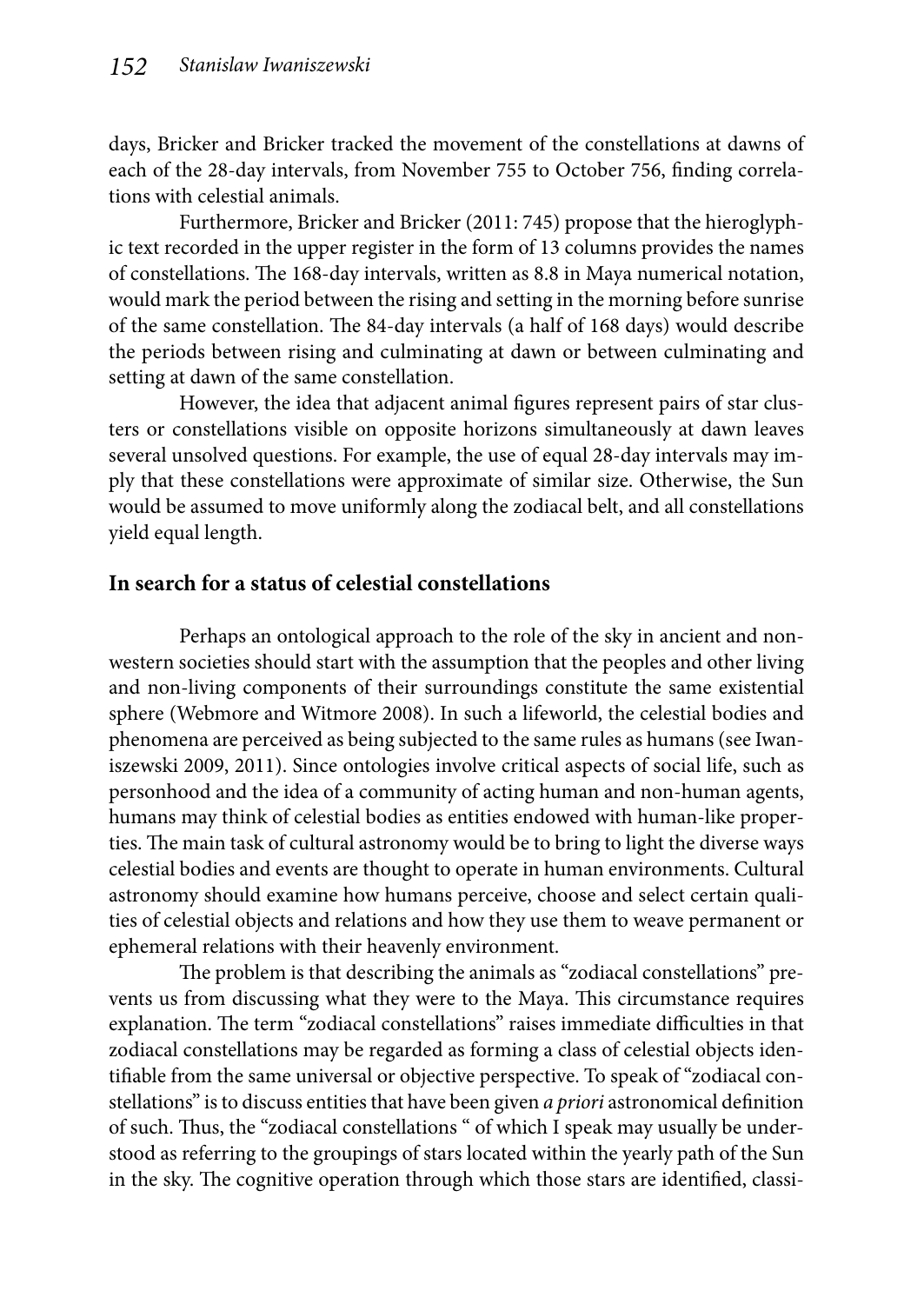fied, and separated from others is made from the same epistemological plane: the ecliptic. Thus, at first glance, the very term "zodiacal constellation" implies, *a priori*, that European and Maya star groups represent the same referential framework. The disciplinary definition of "zodiacal constellations" is above all the subject matter of astronomy, which deals with the objects and phenomena situated in the external world. Cultural astronomy cannot restrict its scope to the astronomical treatment of celestial bodies and events because astronomy is only one of the forms of human engagements with the sky.

Moreover, from the standpoint of anthropological theory, cultural astronomy examines the uses and meanings of celestial objects and events arising from their relationships with other entities and human societies. Therefore, whatever Maya "zodiacal constellations" might be, they may share some of the meanings of the zodiacal constellations conferred to the zodiacal constellations in the early 16thcentury European astronomy but certainly do not coincide with them. Thus, from the point of view of cultural astronomy, the concept of a "zodiacal constellation" may preclude efforts to make sense of some of their meanings. Unfortunately, modern scholarship seems to keep this tendency, devoting much effort to identifying Maya constellations with Western ones (Kelley 1976; Paxton 1992: 235-237; Love 1994; Bricker and Bricker 2011).

On the other hand, to speak of European and Maya zodiacal constellations is to speak of diverse subjective and partial points of view on the same objects of the external universe. This universe remains indifferent to those descriptions; it constitutes a single reality following general laws, while cultural approaches to them are many (e.g., Viveiros de Castro 1998, 2004). Thus, cultural understandings of zodiacal constellations would only produce variations on the same topic. This kind of cultural relativism only reinforces the idea of multiculturalism, as expressed by Viveiros de Castro (1998, 2004). All peoples live under the same sky, or there is only one common material world and different forms of apprehending it. This standpoint invites us to think that whatever the Maya thought about zodiacal stars, they would automatically become molded in the guise of the Western zodiac. This almost automatic identification of the Paris Codex images with the Western zodiac creates an impression that they share the same ontological plane. Such an attitude leads scholars first to identify the animals to render them in the proper order and then plot the animals against the ecliptic stars. Though the Maya zodiacal constellations might be ontologically different from the European, scholarship is here limited to concluding that the Maya classified or named the groups of stars located in the ecliptic, paralleling, for example, the efforts of the Babylonians, Greeks, and Romans. The twelve Western constellations occupying twelve (equal) parts of the zodiac are simple compared to thirteen Maya constellations also occupying thirteen (equal) parts of the ecliptic. The results of such comparative studies would mean that the Maya and Europeans possessed two different schemes of celestial cartography.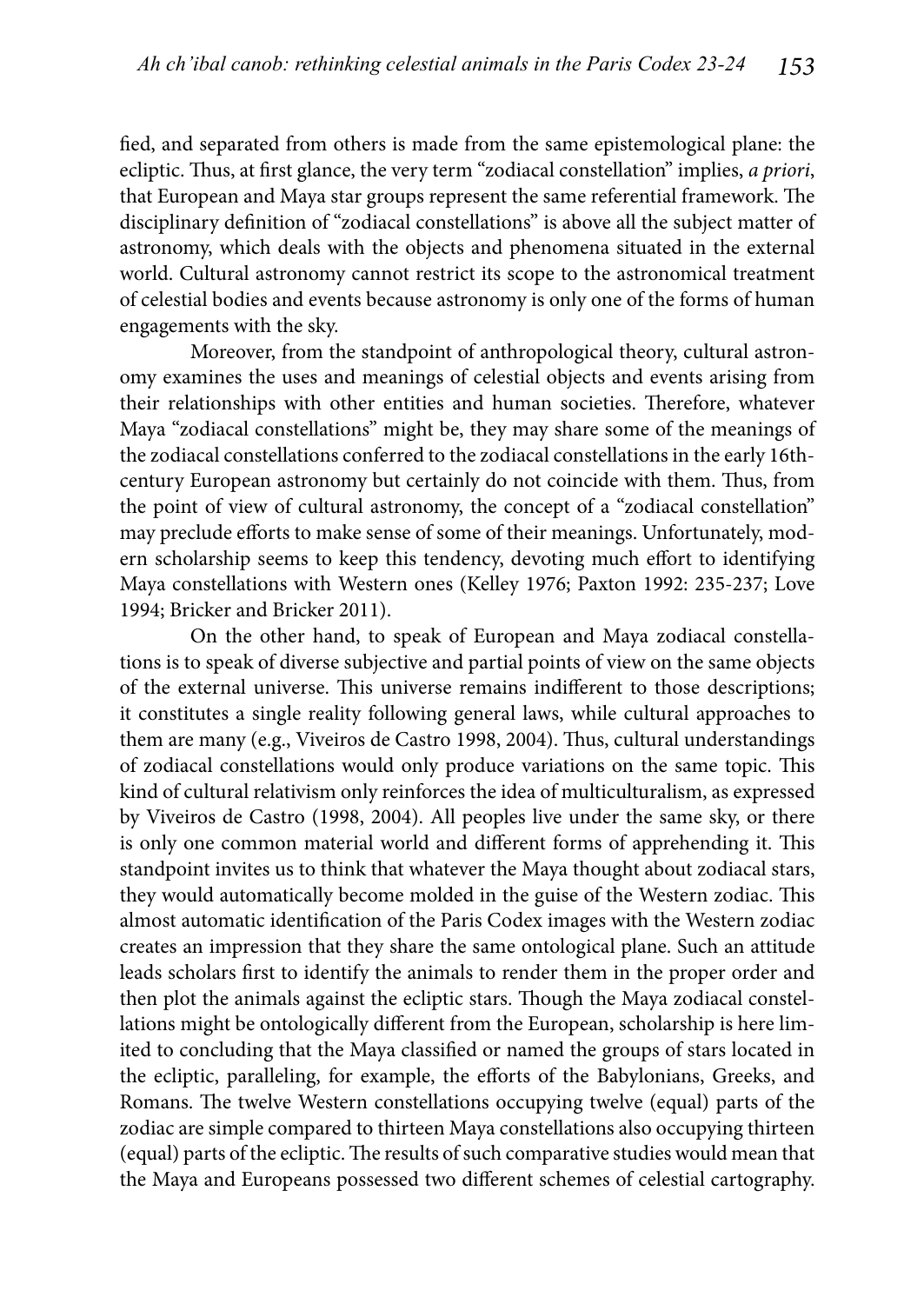The division of the ecliptic into 12 or 13 segments may reflect their differences in time-reckoning systems, while the figures of animals or other entities may refer to their mythologies. However, as given by Bricker and Miram (2002: 37) and Bricker and Bricker (2011: 63, 729-731, 836), the interpretation of those constellations suggests that the Maya were interested in observing the disappearance/reappearance of constellations in the west/east before sunrise, while the European zodiac served to register the positions of the Sun within it<sup>3</sup>.

Though Bruce Love (1994: 89), following Barbara Tedlock's ethnographical work in Momostenago (Tedlock 1992a:182; 1992b:29), assigned to the hypothetical zodiacal constellations from the Paris Codex the term of "signs of the night" (*retal ak'ab'*), implying they were used to time ritual events, phonetic readings of the hieroglyphic text (Paxton 1992: 224-231; Bricker and Bricker 2011: 736-745; Špoták 2015: 375-382) do not allow us to identify them emically. The text is damaged with several missing glyphs, and scholars suppose it must have shown references to deities, time intervals, and constellations (Paxton 1992: 230).

As for the phonetic reading of the hieroglyphical text, Bricker and Bricker (2011) and Špoták (2015) produced differently nuanced results. Bricker and Bricker (2011: 745) proposed to resolve the issue by identifying the names of some constellations with the names of particular deities and correlating them with the pictures of animals. On the other hand, Špoták (2015: 375-382) argued that the text recorded predictions for particular years, accepting earlier Love's (1994: 102) proposal to treat the constellations as "yet another class of spirit beings." Also, Bricker and Bricker (2011: 365-366) observe that animals representing constellations with solar glyphs in their jaws are similar to the images of animals biting the Sun or the Moon during eclipses as found in early Colonial sources. They even call them "zodiacal beasts".

# **Biting as a mode of acting of celestial animals**

Since the lack of the generic name identifying constellations as separated entities obscures their original character, it may be helpful to examine how they are represented in the codex.

Considering constellations' animacy, the Maya depicted their figures in the form of animals biting or devouring eclipse signs. Though the movement of the celestial vault could have been significant in determining their animacy, the figures portray animals attempting to bite or devour the sign. The addition of mouths, claws, teeth, beaks and the like makes the animal figures alive. So, how they behave towards eclipse glyphs is indicative of their personhood. According to Descola (2014), the properties of persons and their relationships result from combining modes of identification and relation. So, through interaction, people apprehend them as clusters of features or qualities that can exhibit their properties depending on how they conceive their modes of being. By tracing the conditions by which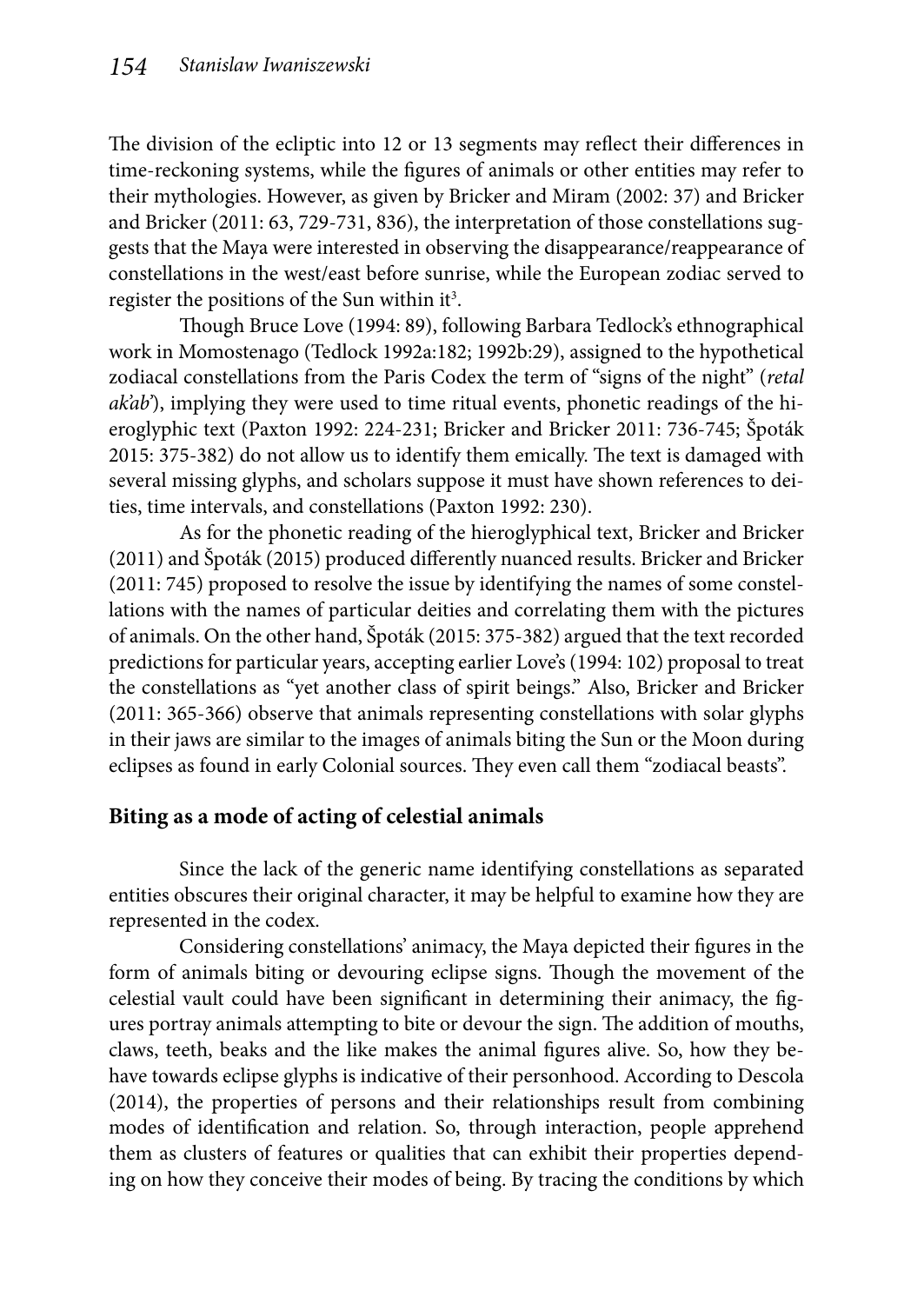such entities have effects, we may confine them to a particular essence, place, and time. As identified by Bricker and Bricker, all animals appear to share humid, cold, or dark places, or, as prey birds and a human-like skeleton, seem to be associated with death. Still, other creatures (like jaguar and owl) are also associated with nighttime activities. Each animal has its mouth, claws, or beak open, apparently attempting to bite or consume the eclipse glyph. In their commentary on the Codex Paris, Bricker and Bricker (1992: 153-154; 2011: 717) observe that both the zodiac pages and the Dresden Codex Eclipse Table share the same 12 Lamat base date, so some association with the eclipses seems to be implicit. What remains problematic is the relationship of the eclipse glyphs with animals. The glyphs in question essentially represent solar eclipses (Bricker and Bricker 2011:695), which contradicts the fact that solar eclipses are observable during the daytime.

Nevertheless, as described above, the hypothetical constellations represented by the animals refer to the moments when the Sun is still well below the horizon. So, at least on this level, eclipse glyphs cannot refer to the predictions of actual solar eclipse possibilities. Furthermore, as Christian Prager (2006) and Bruce Love (2018) noticed, eclipse glyphs do not always mean eclipsed celestial bodies. In this context, biting, swallowing, or eating appear to be crucial activities acknowledged as vital and sufficient on their own terms. Thus, nocturnal, predatory, or dangerous creatures inhabiting dark, cold, and humid locations represent the entities that embody celestial constellations (see also Love 1994: 93). By picturing them all engaged in biting activities, the designers of the table aimed to restrict their agency to just one sole activity. All depicted animals bite or attempt to bite the eclipse glyphs. Except for the scorpion that attacks the eclipse glyph with a tail, all other animal figures use their jaws or beaks. By juxtaposing the animals with eclipse glyphs, the Maya scribes emphasized that these animals are threatening ones. Finally, by inserting the calendar table, they showed the modes of being depended on actions performed at calendrically defined cycles (28- and 364-day intervals).

The second step of my analysis considers the linguistic and iconographic information on the early colonial Maya beliefs associated with eclipses. The figures of animals biting eclipse glyphs resemble the most common explanation for eclipses among the Maya: an animal eating or swallowing the Sun or the Moon (Closs 1989; Milbrath 1999: 25-27, 111-113). As it is well known, the Yucatec Maya term for eclipses is *chi'bil* ("to bite"), attributing (partial) eclipses to certain animals that bite, eat or swallow the Sun and the Moon. Various colonial and current ethnographical accounts describe a jaguar, a snake, a lizard, a Xulab or red ant, a scorpion, or evil animals as eclipse agents (Closs 1989: 396-398; Milbrath 1999: 26, 111; Vail and Hernandez 2013: 324-329). Three of these agents figure on pages 23 and 24 of the Paris Codex. Sometimes the eclipse agent was the Moon (Milbrath 1999: 26, Bricker and Bricker 2011: 304-305). What is important here is the belief that eclipses were caused by an animal biting or threatening the Sun or Moon. A further note on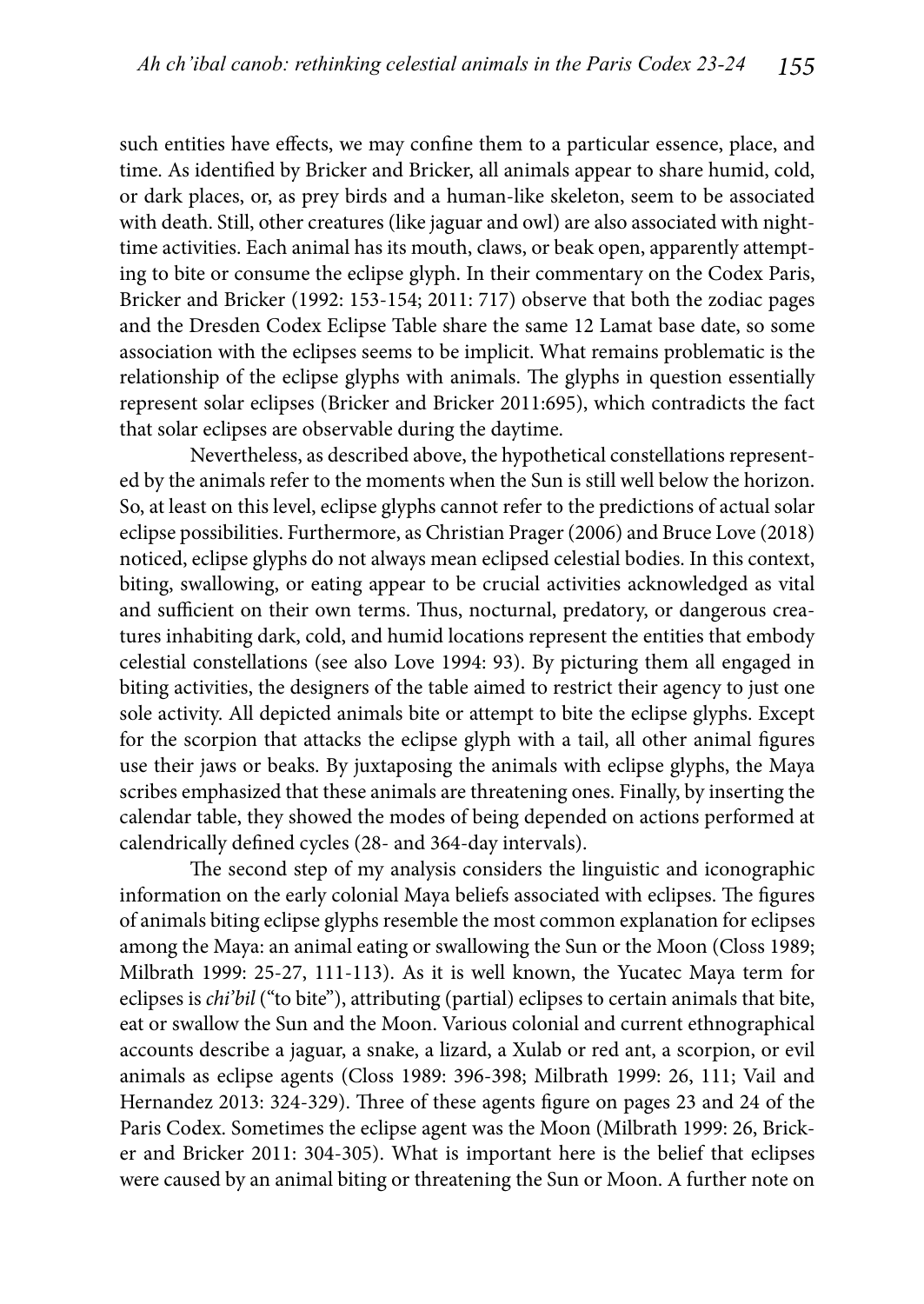eclipses is found in *Diccionario Maya Cordemex*. When the Sun is being eaten, "the arc of the umbra on an eclipsed sun is similar to the marks left by the teeth in things which are bitten" (Barrera Vásquez 1980: 93).

Furthermore, it is necessary to note that the same term *ch'ibal* denotes both "to bite" and "pain" and in particular "stinging pain" or "the sore and stinging it seems to bite" (Barrera Vásquez 1980: 92). Also, the bite (like snakebite) causes heat (Chevalier and Sánchez in Bain 2003: 106)<sup>4</sup>. Therefore, semantically speaking, snakebites may embody a specific kind of pain, a "burning pain" or a "biting pain".

# **Identifications arising from Colonial sources**

As evidenced by the Yucatecan Books of Chilam Balam, the Maya elites displayed great interest in European conceptions of cosmology, astronomy, and astrology (Montoliú Villar 1989). As recent scholarship has shown (Chavez Guzman 2006; George-Hirons 2015; Knowlton 2015), astronomical texts within the Chilam Balam manuscripts adopted much information from Spanish *reportorios de los tiempos* or *lunarios*. In exploring all possible similarities and differences between these traditions, the colonial-era Maya elites accessed them within the context of their own knowledge. Assuming that these books today serve as a bridge between Maya Classic and Postclassic cosmology and astronomy and their reinterpretations in colonial times, it is possible to examine how new European sources were understood and adopted to Maya narratives. So, whether or not Maya zodiacal constellations existed, the Chilam Balam manuscripts provide a framework by which this can be examined. In other words, if the Maya had their counterpart to the Western zodiac, this would undoubtedly be elucidated, included in comments. The content of these books shows that the Maya were interested in medical astrology, adopting the European use of planets and zodiacal constellations or signs as agents causing different kinds of illness. For example, a section in the Chilam Balam of Kaua describes the illness-causing entities as *ah ch'ibal canob*, which Bricker and Miram (2002: 97) translated as "the wild animals of the sky" and Chávez Gúzman (2006: 128) as "burning pain that bites." These fiery animals inhabit the place of the white cloud (*sac muyal*), "above the horizon" (Bricker and Miram 2002: 97), and produce cold and pain after the sunset (Bricker and Miram 2002: 99). A similar note of Chilam Balam of Mani (Códice Pérez 1949: 58-59) tells about the beasts that inhabit the sky (the white nest in the sky), spread on Earth at dawn, when the cold air descends, causing specific diseases. Both descriptions show connections between the terms or expressions like *chi'bal*, "to bite," *chi'ibal* "sting pain", *ah ch'ibal* "thing that bites or stings, beast", and *ch'ibil k'in/ch'ibil u* "eclipse the sun/eclipse the moon" (Barrera Vásquez et al. 1980: 92-93). The terms used here connect them with expressions of inflammations such as burning or poisonous pain caused by *wahy* beings (Helmke and Nielsen (2009: 67). It would mean that *ah ch'ibil canob*, known from the books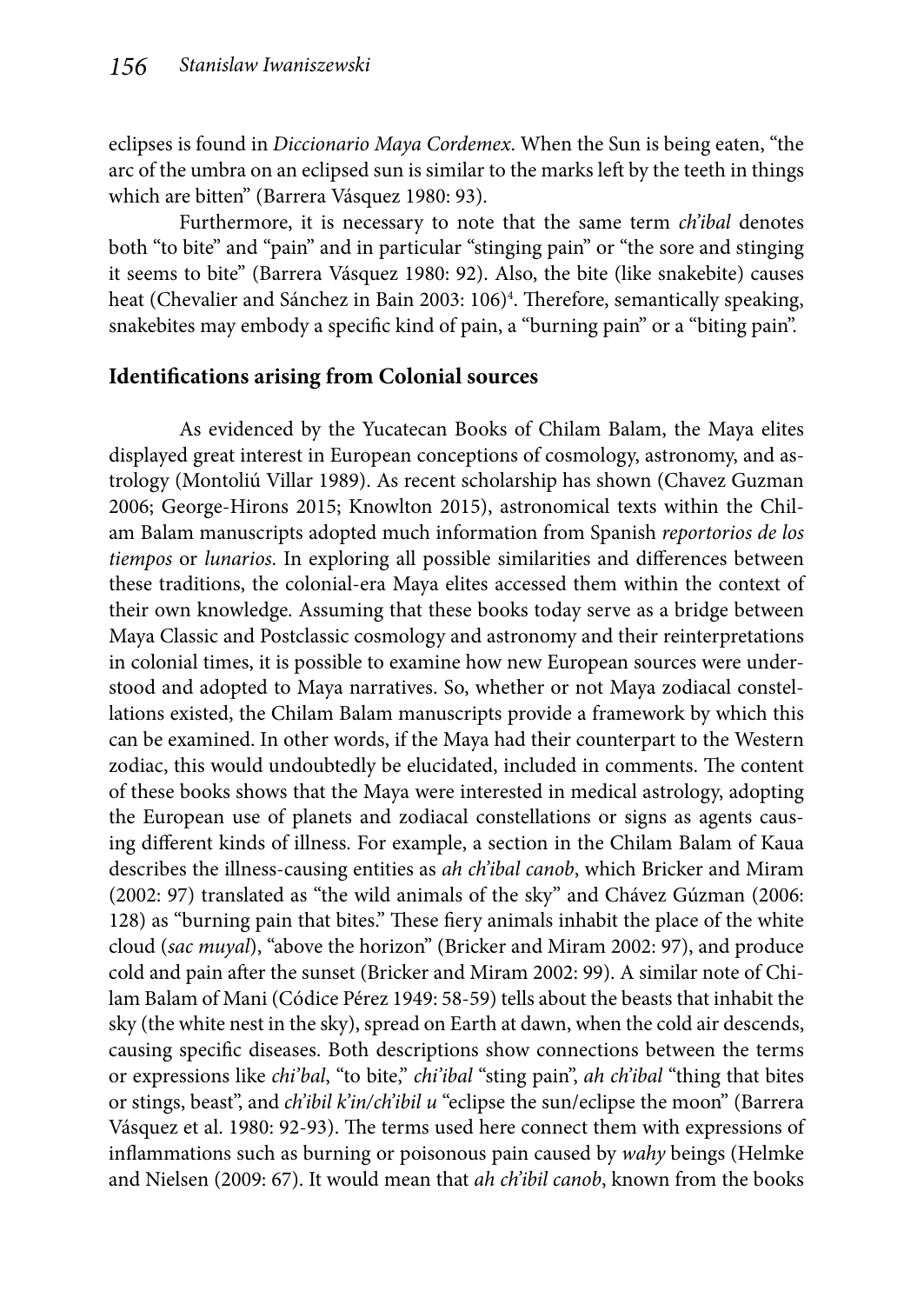of Chilam Balam, could be identified as a kind of *wahy* spirits known from the Classic period (250-900 CE) painted pottery (Grube and Nahm 1996; Stuart 2005; Shesheña 2010). They would correspond to the nahuals of central Mexico (see also Knowlton 2015: 576).

It seems that by interrogating the similarities and differences that existed between celestial animals and European zodiacal signs, the Maya authors of the Books of Chilam Balam realized that both traditions shared beliefs in the origins of sickness. This is the reason, I suspect, explaining why they inserted the mention of celestial animals in sections reporting the movements of planets and zodiacal signs that could all have contributed to one's sickness.

In addition to identifying celestial animals with *wahy* beings and zodiacal signs, another tradition links celestial animals to the angels. This relevant information is provided by the Morley Manuscript (278-279) made between 1760 and 1780 but compiling some information from the turn of the 16th and 17th centuries (Whalen 2003: 2-8). The manuscript records the term *balcheob caaneob* (*ba'alche*', "animal, beast" (Barrera Vásquez et al. 1980: 35), a synonym of *ah ch'ibal* "beast"), which describes the angels (*angelob*) as *canil uinicob, u balcheob caanob, ekob* = "the heavenly persons, the creatures of the heavens, the stars" (Whalen 2003: 219), or "the heavenly people, the wild animals of the heavens, the stars" (Knowlton 2010: 112). Thus, angels are naturally celestial beings. However, as Knowlton (2010: 144-145) observes, the Morley manuscript refers to the fallen angels rather than angels seated in the highest celestial layers. It is said that when they fell to Earth, Lucifer's angels entered plants, holes in the Earth, and winds that "capture someone so that he may become sick" (*cu chucic uinic ca kohanac*, see Bricker and Miram 2002: 292; Knowlton 2010: 145). This notion would imply that the Maya compared the angels with the stars, so following the Chilam Balam of Kaua, they conceived angels as "wild animals of the heavens" responsible for certain diseases (Knowlton 2010: 112).

As stated above, the identity of the animal figures representing zodiacal constellations remains obscure, with their names poorly understood (Bricker and Bricker 2011: 740-745; Špoták 2015: 375-382). Lacking emic terms, their identity cannot be assumed, but examining their acting mode may help us infer their character.

The occurrence of an eclipse of the sun or moon one or two times a year stands out among the most dramatic celestial events. Eclipses were often regarded as portents of bad events forcing the people to act to avert calamities ritually (Milbrath 1999: 25-27). Therefore, the juxtaposition of animal figures with solar eclipse glyphs should allow us to explore their ontological status.

Like other Mesoamerican peoples, the Maya generally observed eclipses with great fear; the animals biting or devouring the sun were univocally considered noxious and poisonous creatures. The ethnohistoric and ethnographic records show that the rounded shadow of the moon or Earth projected upon the sun or moon at the time of eclipses led the Maya to explain this shadow as a bite. Thus, the metaphor of the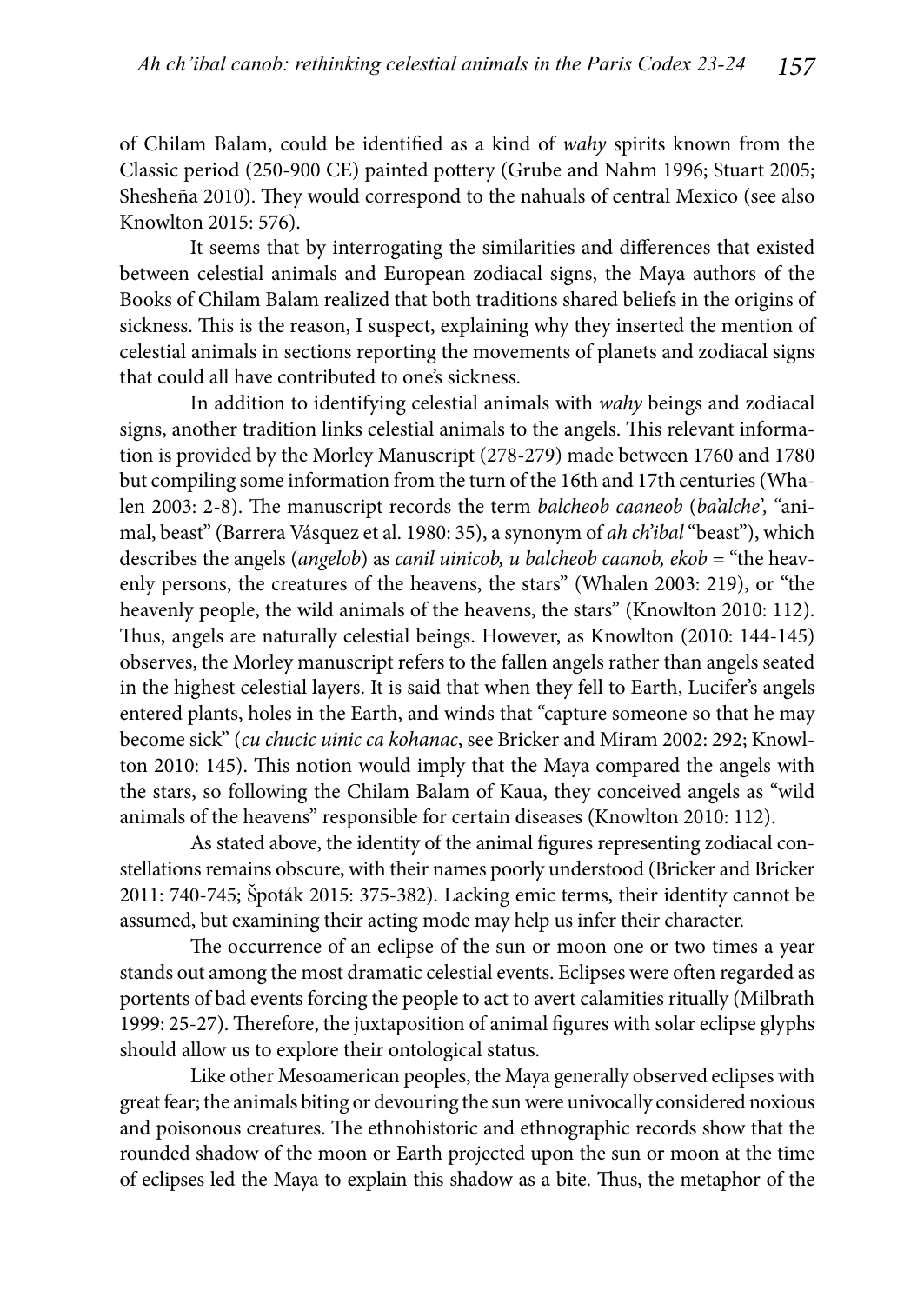sun or moon being bitten throws additional light on what celestial animals identified with zodiacal constellations might mean to Maya scribes and skywatchers. The conflation of biting (the sun or moon) with the notions of pain, or sharp pain, allows us to treat them as entities similar to the other *wahy* beings. So aside from being eclipse agents, such as *ah ch'ibal canob*, they were responsible for a category of diseases described as "pain" and "sharp pain", such as burning itchiness. Similarities between the harmful effects that *ah ch'ibal canob* entities might provoke in humans and the effects produced by representations of zodiacal signs in Chilam Balam of Kaua (Bricker and Miram 2002: 83, 9599; Helmke and Nielsen 2009: 59-62) allows us to compare them with the malevolent intentions of *wahy* beings (Grube and Nahm 1994; Stuart 2005, Shesheña 2011). Thus, the zodiacal constellations identified with *ah ch'ibil canob* and European zodiacal signs belonged to a category of *wahy*-like beings that should be avoided. This is why pages 23 and 24 of the Paris Codex provide computing schemes to predict their movements in the sky. Perhaps the manuscript offers a means by which unpredicted, and potentially harmful interactions with them could be evaded. This is also why they are mentioned in those sections of Chilam Balam that describe the influence of zodiacal signs on different body parts. The Books of Chilam Balam provide evidence that European uses of astrology in curing activities were widely acknowledged. The heavenly bodies (the seven planets and twelve zodiacal signs) influenced diff erent body parts in European medical astrology. Accordingly, the *Reportorios de los tiempos* and *Lunarios* printed this information to know when to perform curative procedures such as purging or bleeding. Recent scholarship (Bricker and Miram 2002; Caso Barrera 2011; George Hirons 2015) proved that texts on medical astrology contained in the Books of Chilam Balam derived from those European sources. Those astrological-medical contents were of interest to Maya elites in the 16th-19th centuries because they bore similarities to their traditional lore. A short note on *ah ch'ibal canob* inserted between sections presenting the influence of the planets and zodiacal signs on parts of the human body supports the idea that they were attempting to correlate them with European concepts.

This proposal does not deny that animal figures devouring eclipse glyphs could have been identified with zodiacal or circum-zodiacal constellations. As creatures resided in the night and associated darkness, and cold, they emerged and preyed in the twilight hours just before sunrise. Indeed, one might say that watching the rising and setting stars in the early morning exposed human bodies to the poisonous action of celestial *wahy*-like beings.

# **Possible identifications arising from contemporary ethnography**

Support for those ideas may be found in reports concerning the beliefs about animals causing sickness or sharp pain (*chi'bal*) recorded in the current ethnographic literature.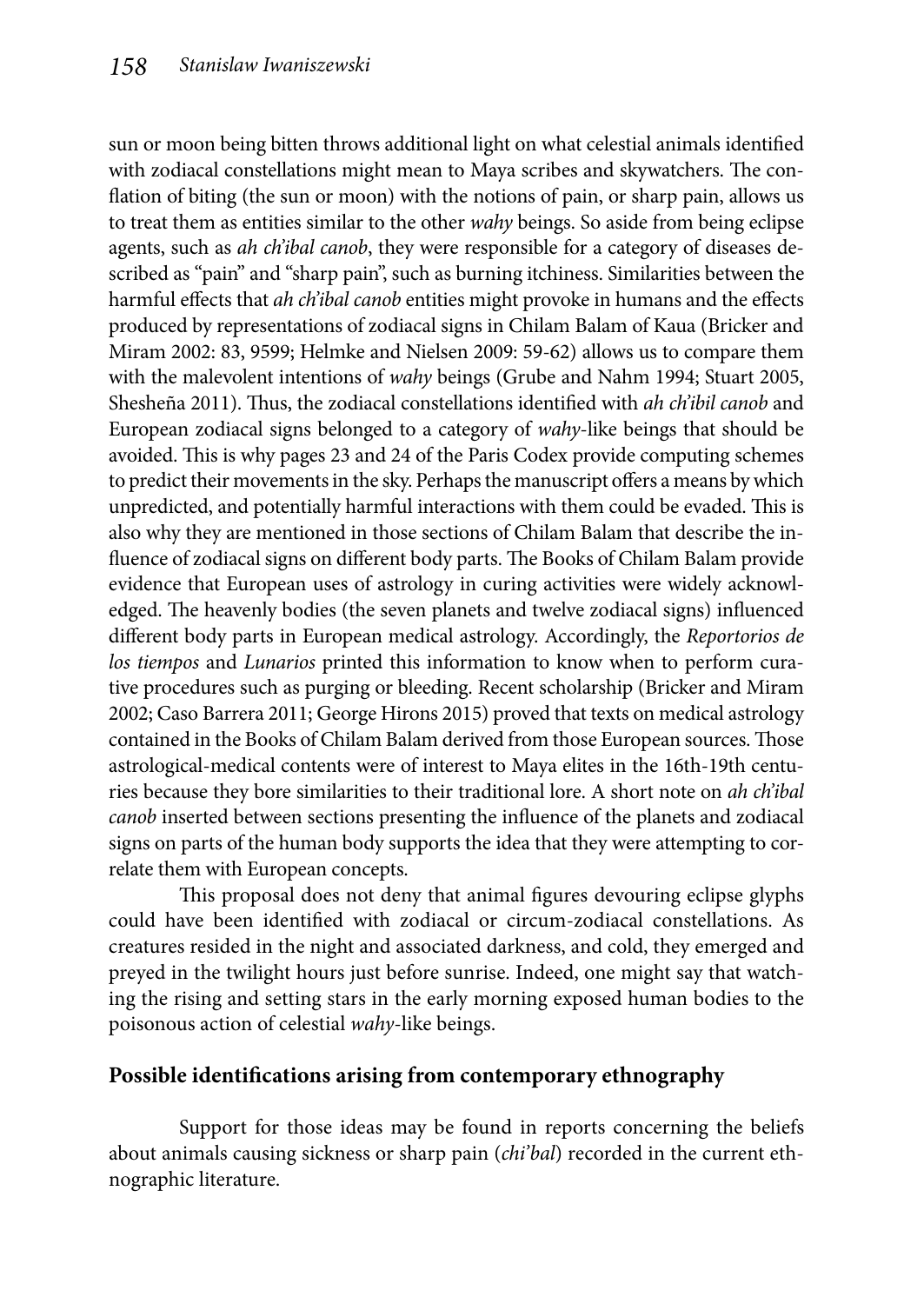For example, according to Tozzer (1907: 158), Redfield and Villa Rojas (1962:206) and Villa Rojas (1987:447), the Maya of Yucatan and Quintana Roo believe that certain "very bad animals" called *kakazbaal* who bite the sun and moon to cause the eclipses may also cause sharp pain to people. A Yucatec cosmic model recorded near Valladolid places *ahkakazbalob, "bad spirits" in the third layer in sev*en-layered heaven (Tozzer 1907: 155). The notion of *k'aak'as ba'al* (translated as "bad thing", Quintal et al., 2013: 161) as an agent that provokes sickness is still found in the same region. However, today it seems to be divorced from the idea of malevolent animals producing eclipses.

Some Tzotzil from San Pedro Chenalho preserved the belief that the sky is the residence of thirteen malign spirits that take the form of animals (jaguar, falcon, and the like) and, as a whole, became personified by a jaguar or an eclipse. Their poisonous bite resembles fire (Guiteras Holmes 1996: 225-226). Though this account does not explicitly link the animals with stars, the description of celestial animals as biting agents (causing fiery effects, possibly inflammations, burning, and the like, see Helmke and Nielsen 2009: 67) resembles much of the Chilam Balam descriptions. Moreover, the number "thirteen" is very symptomatic in this context since it could well refer to the thirteen steps of the heavens. While commenting on this record, Sotelo Santos (1988: 22) supposed this belief was rooted in pre-Hispanic traditions. Another Tzeltal account from San Pablo Chalchihuitan records thirteen *hnitkaros*, or animate beings, who drag the sun god car and send diseases to humans (Kohler 1995: 134). They are conceived as a sub-group of *holomal* beings, widely identified with the *lab* entities in modern ethnographic publications (Pitarch 1996) and *way* beings in Yucatan (Villa Rojas 1985:105).

It may be proposed that in Maya traditional celestial lore, the hypothetical ecliptical constellations embodied, personified, or represented the spiritual *wahy*like entities that brought disease or malady. Their mode of being and interacting with people allowed the Maya elite members to compare them with actions produced by zodiacal signs, which corresponded to the twelve constellations occupying twelve equal parts of the ecliptic in Western medical astrology. Thus, both systems appear to share some superficial similarities, though they derive from different ontological frames.

In addition to the issues discussed above, the reasons for the appearance of thirteen Maya constellations should be examined. Although the similarity to the zodiac consisting of 13 constellations may be striking, instead, this number may be derived from the idea of thirteen different *wahy*-like beings. In this context, it is essential to remember that ethnographical evidence shows the contemporary Maya believe in thirteen different spiritual entities (or labs) manifested in the human world.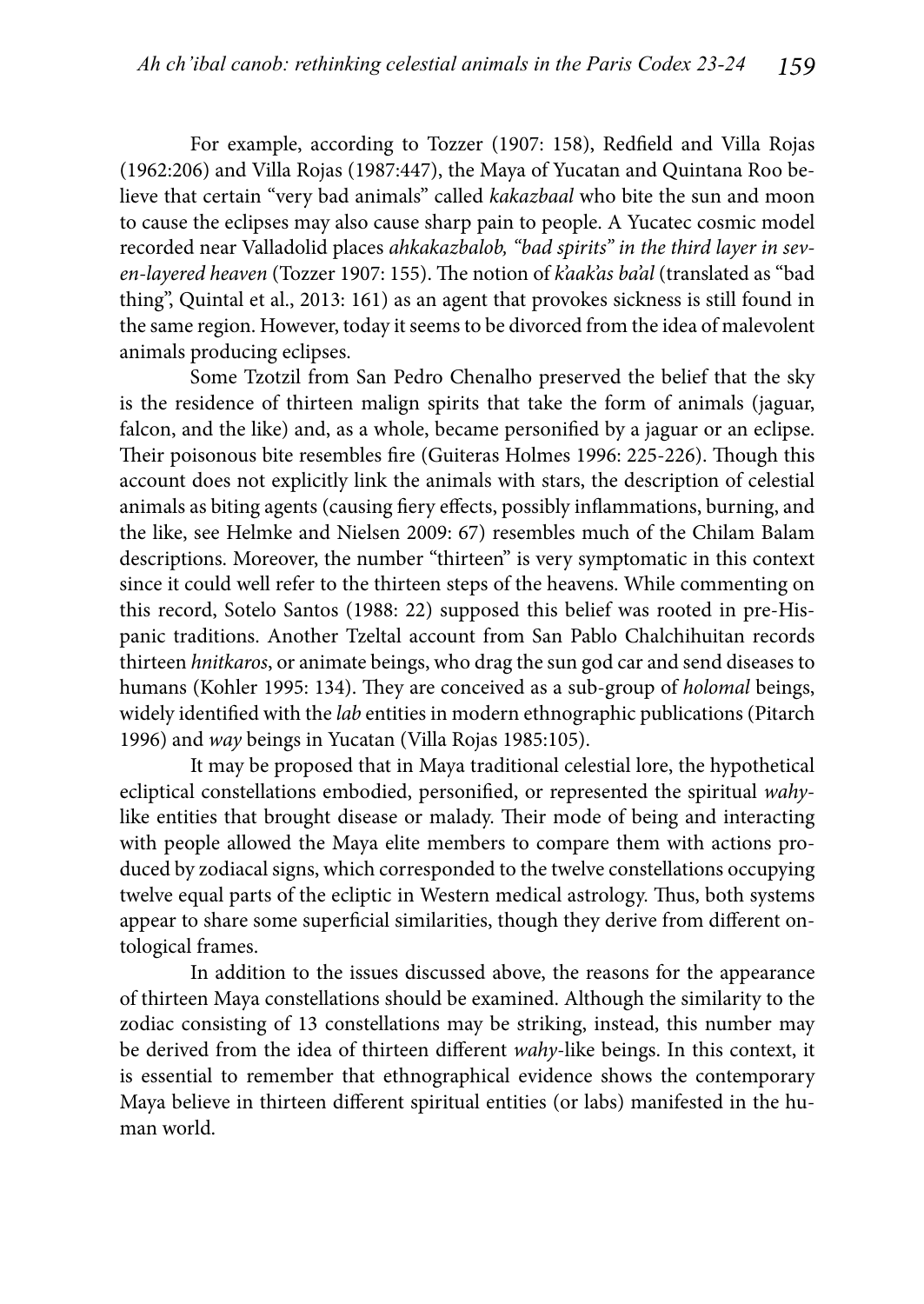### **Conclusions**

According to the traditional scholarship, pages 23 and 24 of the Paris Codex represent thirteen Maya zodiacal constellations overlapping Western ecliptic ones. Considering Maya constellations as a kind of counterpart to the Western zodiac, scholars attempted to identify the figures of animals, list them in the correct order and match them with Western zodiacal constellations. Their research reflected a fundamental Cartesian ontology, where many worldviews (many cultures) describe the same single world (nature). Nevertheless, we lack a proper understanding of what those hypothetical constellations represented to the ancient Maya. In this article, I have proposed that the Maya developed a term for a category of *wahy*beings that acted in the twilight hours, inflicting diseases onto people. The Books of Chilam Balam use the term *ah ch'ibal canob*. Thus, launching thirteen celestial animals embodying *wahy*- entities may correspond to the development of organizational categories of those entities rather than to the previously determined division of the ecliptic into thirteen formal constellations.

Pages 23-24 of the Codex display the dynamic field of stellar observations within which rising and setting constellations, more or less person-like, continually interacted with humans. The twilight hours constituted particular fields of relationships in which circum-ecliptic clusters of stars acted upon humans, as Bricker and Bricker's (2011) might imply. Particular constellations represented harmful or threatening attributes of the *wahy-*being*s:* skeletons, bats, snakes, jaguars, and unnatural beings connected with blood, death, and sacrifice, such as eagles, hawks, or centipedes whose bite resembled the fire, or owls whose song heralded ill omen.

*Ah ch'ibal canob* beings differ from other known *wahy*-like entities. As biting/ devouring eclipse signs entities, possibly revealing them as eclipse agents of some sort, they manifest themselves as dangerous entities causing a particular kind of illness or disease. The life of *ah ch'ibal canob* is given by the rotating skies because, in Mesoamerica, the capacity to move was essential to determine the animacy of entities (Bassett 2015: 13). Nevertheless, their relationship to humans was not defined *a priori*; it must be constructed or structured through calendric prediction/divination. In light of the analysis presented by Bricker and Bricker (2011), the moments when the zodiacal constellations rose and set simultaneously just before the sunrise may be interpreted as a temporal frame in which their interaction with humans took place. Thus, their harmful influence on humans was limited to the twilight hours. It follows that calendric prediction/divination/manipulation presented *ah ch'ibal canob* as acting subjects while the twilight hours constructed relational fields where they displayed their evil character.

The association of *ah ch'ibal canob* with particular groups of stars located within or near the ecliptic reflects the Maya/Mesoamerican idea of particular celestial constellations regarded as animate beings. The Maya believed the sky was populated with different categories of beings. Celestial beings (animate entities associ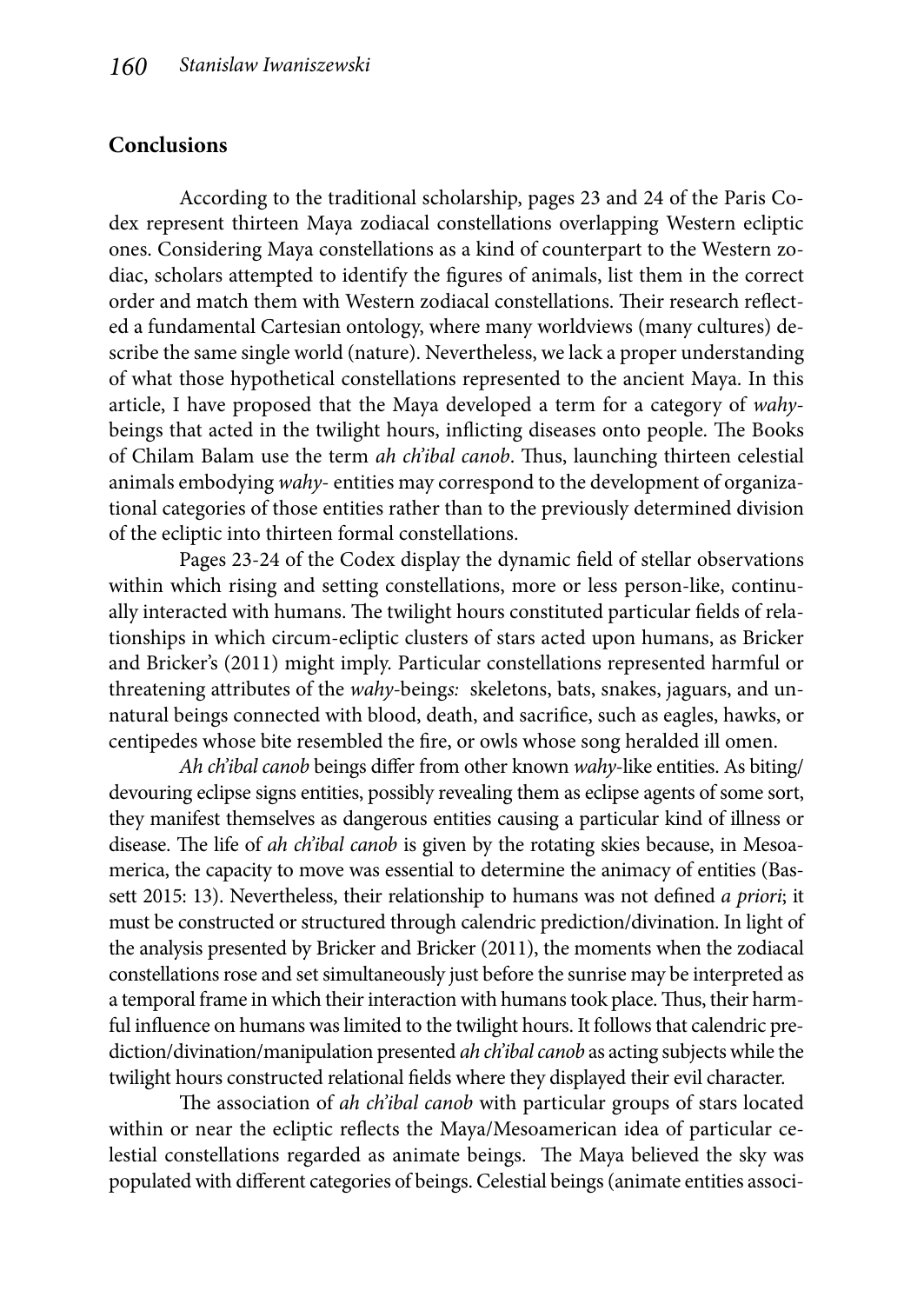ated with the astronomical objects) fall into the four following categories (or groups, Iwaniszewski 2016):

- 1. Entities acting as autonomous beings, embodying the sun, the moon, and in later periods, the Morning Star.
- 2. Entities that originally inhabited human bodies but after death were projected onto the sky and eventually became absorbed by the sun and moon (tonalli or b'aah-like animate entities (souls)).
- 3. Objects associated with creation stories (mamalhuaztli, three stones...)
- 4. Circum-zodiacal constellations, belonging to wahy-like entities.

### **Notes**

- 1 It is easy to calculate that the average daily value of the Sun's movement on the ecliptic is 360°/365.2422d = 0.9856°/day. Hence 168 days = 170.4545°.
- 2 The following formula gives the duration of twilight:  $\cos t = ((\sin h - \sin \delta \sin \varphi) \cdot (\cos \delta \cos \varphi))$ , where  $h = -6^{\circ}$  denotes the beginning of the civil twilight,  $h = -12$ , the start of the nautical twilight, and  $h = -18^{\circ}$ , the commencement of the astronomical twilight, (Mietelski 1979:95).
- 3 For this paper, it is not crucial whether the constellations in the Paris Codex exactly match the zodiac understood as the band around the ecliptic within which the sun, moon, and planets move (see Love 2015:12 n2).
- 4 Gubler and Bolles (2000) translate *chibil* as "pain", Caso Barrera (2011) as "sting" (picadura), while Suarez Castro (2017) as "biting pain" (dolor mordiente).

### **References**

Bassett Molly H.

- 2015 *The Fate of Earthly Things: Aztec Gods and God-Bodies*. University of Texas Press. https://doi.org/10.7560/760882
- Bricker, Victoria R and Helga-Maria Miram
- 2002 An Encounter of Two Worlds: The Book of Chilam Balam of Kaua [Middle American Research Institute, Publication 68]. Tulane University, New Orleans.
- Bricker, Harvey M. and Victoria R. Bricker
- 1992 Zodiacal references in the Maya codices. In *The Sky in Mayan Literature*, edited by. Anthony F. Aveni, pp. 148-183. Oxford University Press, New York.
- 2011 *Astronomy in the Maya Codices.* [Memoirs of the American Philosophical Society, Vol. 265]. American Philosophical Society, Philadelphia.
- Carlson, John B. and Linda C. Landis
- 1985 Bands, Bicephalic Dragons, and Other Beasts: The Skyband in Maya Art and Iconography. In Elizabeth P. Benson (volume editor) *Fourth Palenque Round Table,* pp. 115-140. Pre-Columbian Art Research Institute, San Francisco.

Caso Barrera, Laura

- *2011 Chilam Balam de Ixil. Facsimilar y estudio de un libro maya inédito*. Artes de México and Instituto Nacional de Antropología e Historia, México.
- Chávez Guzmán, Mónica
- 2006 El sol como fundamento curativo de las terapias mayas yucatecas en el período colonial. *Estudios de Cultura Maya* 28: 121-139.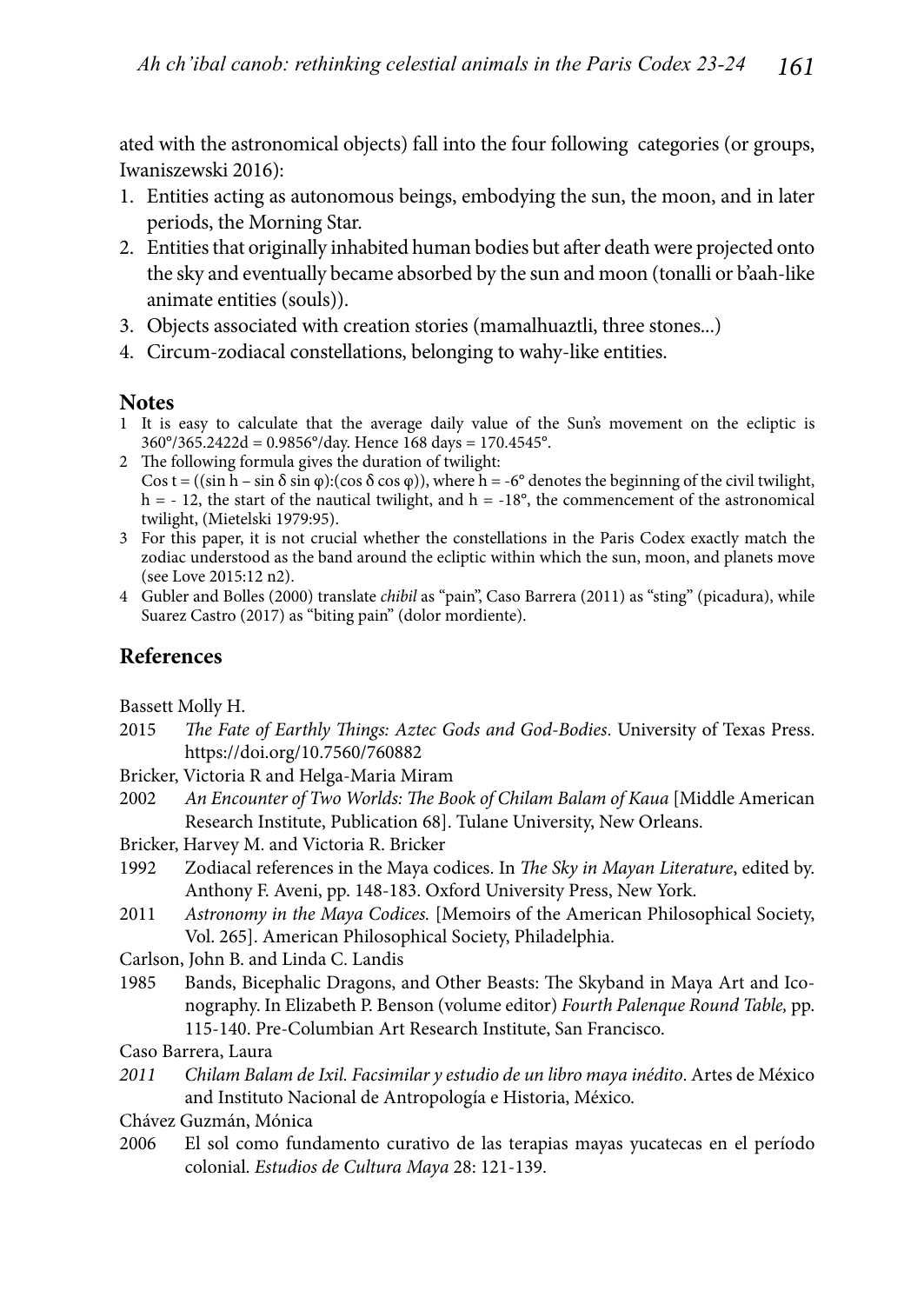- Chevalier, Jacques M. and Andrés Sánchez Bain
- 2003 The Hot and the Cold: Ills of Humans and Maize in Native Mexico. University of Toronto Press, Toronto.
- Chinchilla Mazariegos, Oswaldo
- 2011 *Imágenes de la Mitología Maya. Museo Popol Vuh*, Universidad Francisco Marroquín, Guatemala.
- Closs, Michael P.
- 1989 Cognitive aspects of ancient Maya eclipse theory. In A.F. Aveni (ed.) *World Archaeoastronomy*, pp. 389-415. Cambridge University Press, Cambridge.
- Craine, Eugene R. and Reginald C. Reindorp
- 1979 *The Codex Pérez and the Book of Chilam Balam of Mani.* University of Oklahoma Press, Norman.

Descola, Philippe

- 2014 Modes of being and forms of predication. HAU: Journal of Ethnographic Theory 4(1): 271-280. https://doi.org/10.14318/hau4.1.012.
- George-Hirons, Amy
- 2015 Yokol Cab: Mayan Translation of European Astrological texts and Images in the Book of Chilam Balam of Kaua. *Ethnohistory* 62(3): 525-552. https://doi. org/10.1215/00141801-2890247
- Grube, Nikolai and Werner Nahm
- 1994 A Census of Xibalba: A Complete Inventory of Way Characters in Maya Ceramics. In Justin Kerr (ed.), *The Maya Vase Book*. Kerr, New York, Vol. 4: 686-715.
- Gubler, Ruth and David Bolles
- 2000 *The Book of Chilam Balam of Na*. Facsimile, Translation, and Edited Text. Labyrinthos, Holline Court.
- Guiteras Holmes, Calixta
- 1996 *Los peligros del alma. Visión del mundo de un tzotzil.* Fondo de Cultura Económica, México. (primera edición en español en 1965, en inglés 1991).
- Helmke, Christophe and Jesper Nielsen
- 2009 Hidden Identity and Power in Ancient Mesoamerica: Supernatural Alter Egos as Personified Diseases. *Acta Americana* 17(2): 49-98.

Iwaniszewski, Stanislaw

- 2009 Por una astronomía cultural renovada. *Complutum* 20(2): 39-54.
- 2011 The sky as a social field. In Clive L.N. Ruggles (ed.), *Archaeoastronomy and Ethnoastronomy: Building Bridges Between Cultures*. (IAU Symposium Proceeding Series, 278). Cambridge University Press, Cambridge, pp. 30-37.
- 2016 They Were Like Them: The Stars in Mesoamerican Imagery. In Nicholas Campion (ed.), *Heavenly Discourses. Proceedings of the Heaving Discourses conference, Bristol 2011*. Sophia Centre, University of Wales, Coredigion, pp. 51-59.

Kelley David H.

- 1976 *Deciphering the Maya Script.* University of Texas Press, Austin.
- Klinger, Christian and Catherine Letcher Lazo
- 2012 The Role and Function of Wáay-Beings in the Context of Present-Day Yucatec Maya Life. In *Maya Daily Lives: Proceedings of the 13th European Maya Conference*, pp. 139-148. Verlag Anton Saurwein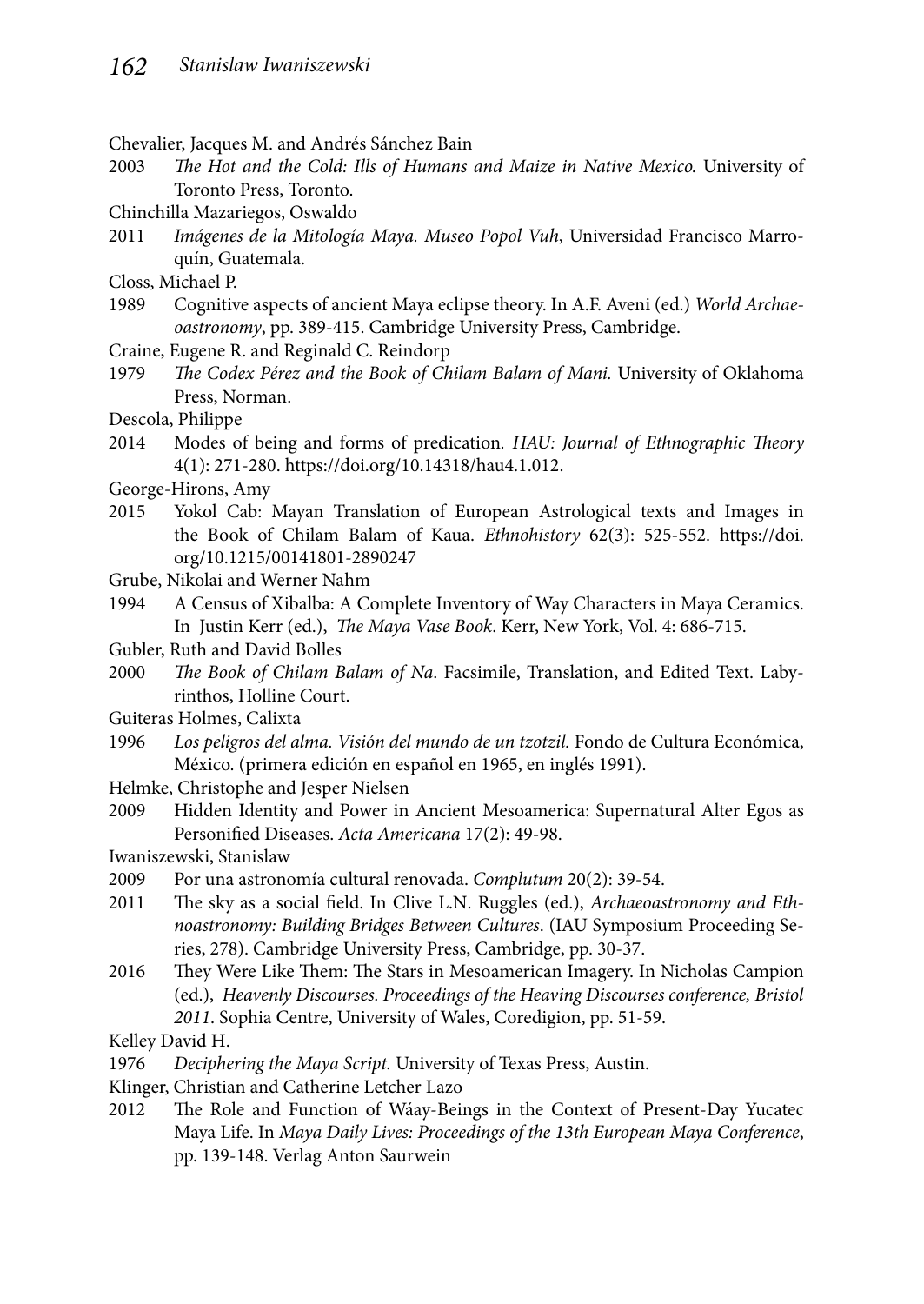Knowlton, Timothy W.

- 2010 *Maya Creation Myths. Words and Worlds of the Chilam Balam*. University Press of Colorado, Boulder.
- 2015 Literacy and Healing: Semiotic Ideologies and the Entextualization of Colonial Maya Medical Incantations. *Ethnohistory* 62(3): 573-595. https://doi. org/10.1215/00141801-2890247

Köhler, Ulrich<br>1995 Chonk

1995 *Chonbilal Ch'ulelal- Alma vendida. Elementos fundamentales de la cosmología y religión mesoamericanas en una oración en maya-tzotzil*. Instituto de Investigaciones Antropológicas, Universidad Nacional Autónoma de México, México.

Love, Bruce

- 1994 *The Paris Codex. Handbook for a Maya Priest*. University of Texas Press, Austin.
- 2015 A Skyband with Constellations: Revisiting the Monjas East Wing at Chichen Itza. *The PARI Journal* 15(3): 11-14.
- 2018 The "Eclipse glyph" in Maya Text and Iconography: a Century of Misinterpretation. *Ancient Mesoamerica* 29: 219-244. https://doi.org/10.1017/S0956536116000444

Mietelski, Jan

1979 *Astronomia w geografii*. Państwowe Wydawnictwo Naukowe, Warszawa.

Milbrath, Susan

1999 *Star Gods of the Maya. Astronomy in Art, Folklore, and Calendars*. University of Texas Press, Austin.

Montoliú Villar, María

1989 *Cuando los Dioses Despertaron. Conceptos cosmológicos de los antiguos mayas de Yucatán estudiados en el Chilam Balam de Chumayel.* Instituto de Investigaciones Antropológicas, Universidad Nacional Autónoma de México.

Paxton, Merideth

1992 The Books of Chilam Balam: Astronomical Content and the Paris Codex. In *The Sky in Mayan Literature*, edited by. Anthony F. Aveni, pp. 216-246. Oxford University Press, New York

Pérez, Juan Pio

1949 *Códice Pérez*. Traducción de Ermilo Solís Alcalá. Imprenta Oriente, Mérida.

Prager, Christian

- 2006 Is T326 a logograph for NA;M "hide , to go out of sight". *Notes on Ancient Maya Writing*. Electronic document http://www.academia.edu /8219716/
- Quintal, Ella F., Fidencio Briceño and Alejandro Cabrera
- 2013 Los que hablan con los vientos: los *Jmeeno'ob.* In Miguel A. Bartolomé and Alicia M. Barabas (eds.) ,*Los sueños y los días: chamanismo y nahualismo en el México actual*. Vol. II Pueblos Mayas, pp. 143-198. Instituto Nacional de Antropología e Historia, México.
- Redfield, Robert and Alfonso Villa Rojas
- 1962 *Chan Kom: A Maya Village.* The University of Chicago Press, Chicago (first published in 1934).
- Shesheña, Alejandro
- 2010 Los nombres de los naguales en la escritura jeroglífica maya: Religión y lingüística a través de la onomástica 1. *Journal of Mesoamerican Languages and Linguistics* 2(1): 1-30.